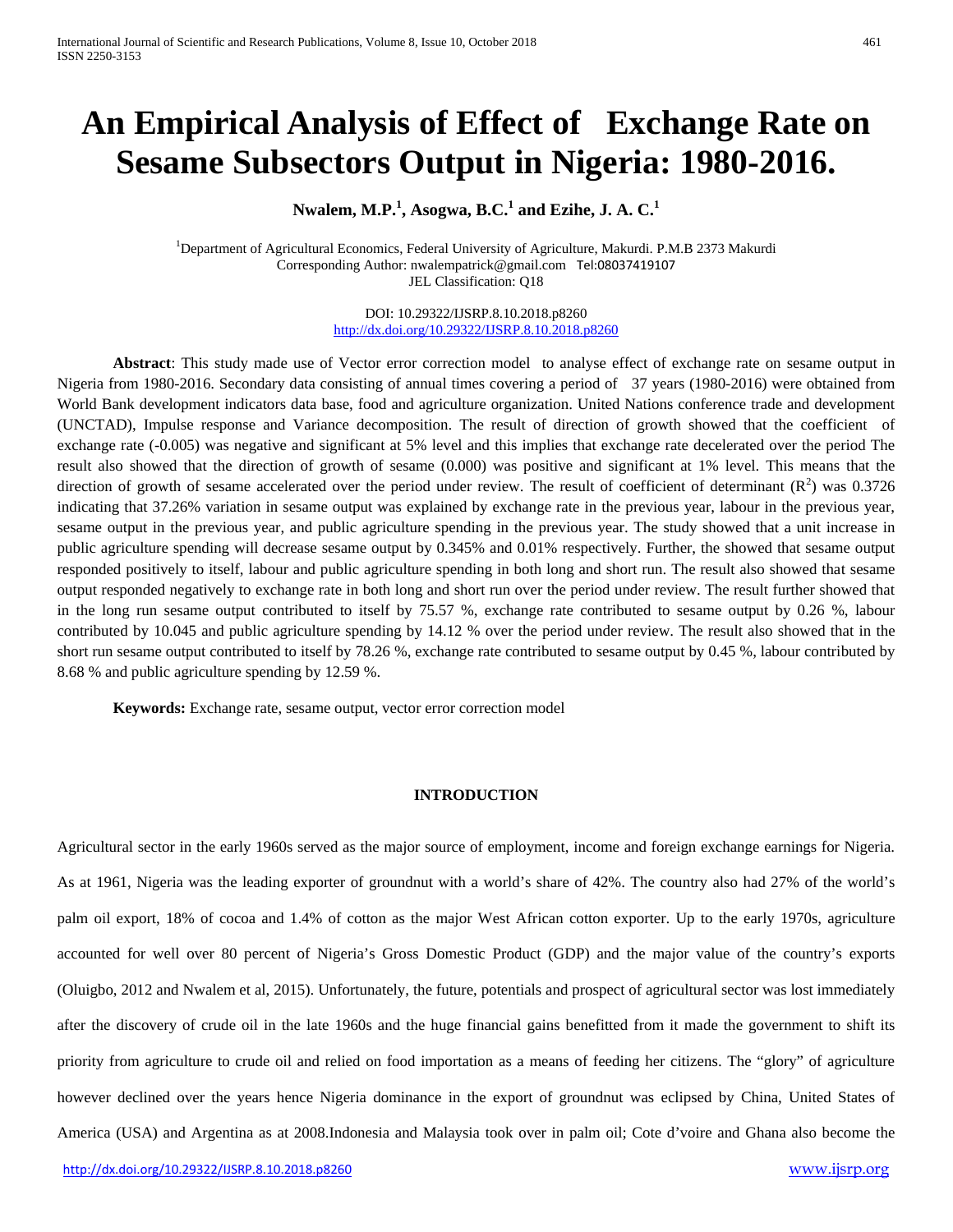leading exporter of cocoa while Mali and Bukina Faso led cotton exports (Azih, 2011 and Nwalem et al, 2015 ). Based on the aforementioned importance of agriculture to the Nigeria economy, there is a need study the effect of exchange rate on sesame subsector output.

Sesame is one of the cultivated oil seed crops in the world. According to Onyibo (2005), since its introduction to Nigeria after the Second World War, it has been regarded as a crop of insignificant importance compared to groundnut and other cash crops. Sesame is widely grown in the Northern and Central part of the country initially as a minor crop until 1974, when it become one of the major cash earner in many northern states such as Benue, Gombe, Kogi, Jigawa, Kano, Nasarawa, Katsina, Plateau, and Yobe States as well as the Federal Capital Territory. The demand for sesame and its products is growing both at the National and International levels. Sesame seeds (approximately 50 percent oil and 25percent protein) are used in baking, candy making, in cooking and salad oil and margarine. The oil can also be used in manufacture of soaps, paints, perfumes, insecticides and pharmaceuticals. Sesame meal, left after the oil is pressed from the seed, is an excellent high protein (34-50percent) feed for poultry and livestock (Oplinger 2007 and Nwalem et al, 2015).

As a raw export commodity, sesame seed from Nigeria is enjoying a rising profile in the world market where overall global demand has risen to 3.3 million tons. Sesame, like other raw agricultural communities, has over 15percent margin in terms of value added products compared to other crops (RMRDC, 2004). Thus huge market potential exists for sesame. Owing to its previous status as a minor crop, there has been little research efforts on the crop (Nwalem et al,2015). Exchange rates' influences on trade have since been recognized by Economists, and as such agricultural producers have been more sensitive and interested in the role of exchange rates in commodity output and prices. The strong dollar is seen as a major culprit in low farm prices Kristinek (2001) .

According to Edward Schuh as quoted by Kristinek (2001) argued that the overvalued dollar caused the decline in agricultural exports due to their relative expense in other countries. The overvalued dollar led to depressed prices and lower farm profits, causing an undervaluation of farm resources and oversupply of output. Hence, the need to analyse the effect of exchange rate on sesame subsector output in Nigeria.

#### **METHODOLOGY**

**Study area:** Nigeria derives its name from river Niger, it got her independence in 1960 and it is located at western region of Africa. Nigeria has a land mass area of 923,768.00 sq kilometres and lies between latitude 40 and 140 North of the equator and longitudes 30 and 140 East of the Greenwich meridian. It is bounded on the West by the Republic of Benin on the North by the Republic of Niger and on the East by the Federal Republic of Cameroun. On the North-East border is lake Chad while also extends into the Republic of Niger and Chad and touches the Northernmost part of the Republic of Cameroun. On the South, the Nigerian coastline is bathed by the Atlantic Ocean (Nwalem et al, 2018).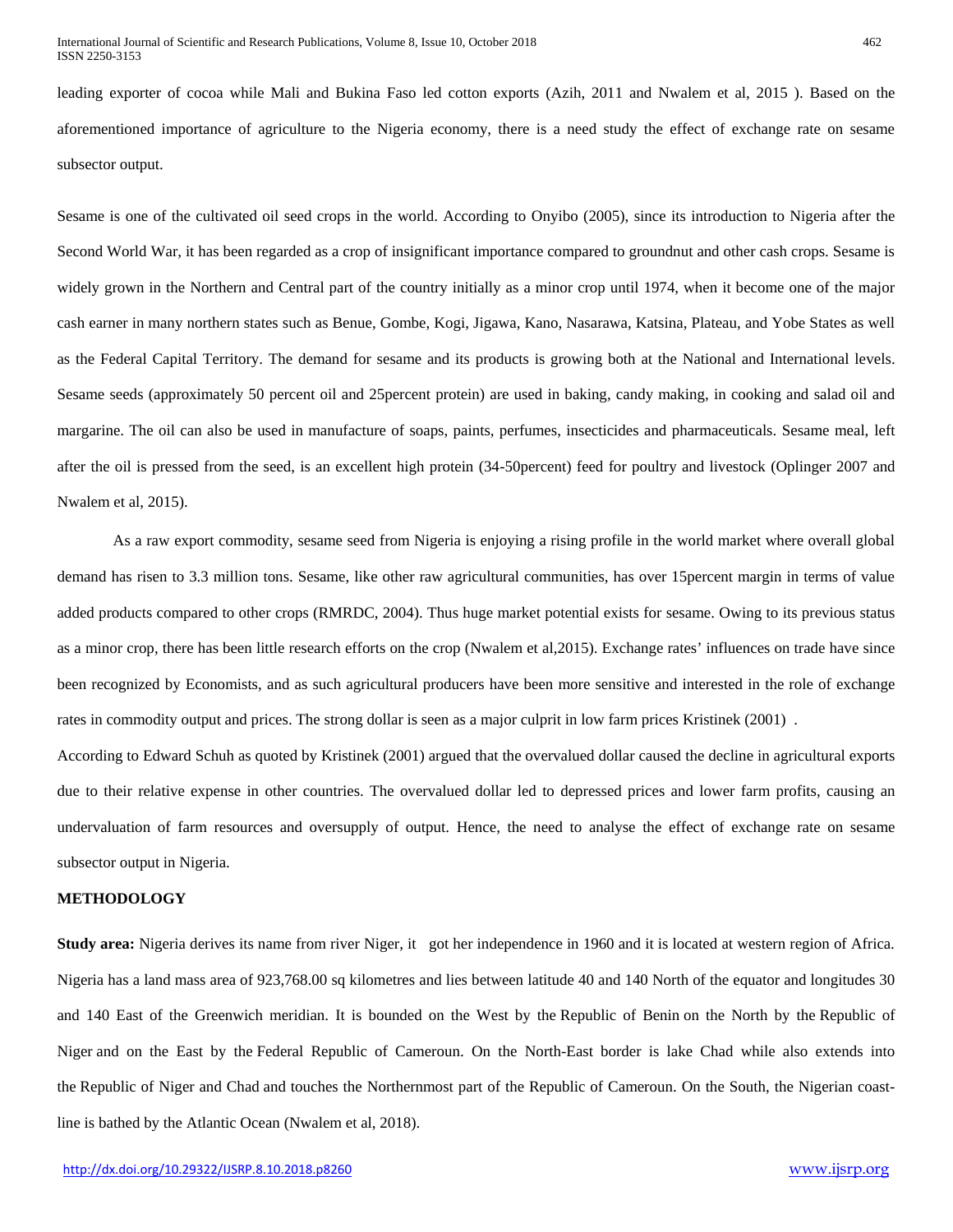Agriculture was central to Nigeria's economic structure till the early 1990s. Her agricultural sector has become a vital area for the Nigerian economy. According to the 2009 estimates, the sector provides employment to more than 70% of the working population but contributes only 33.4% of the total national production. The country has not been able to satisfy internal demand and has to import a considerable amount of food products. Nigeria's economic structure is largely oil-based. The economy has stumbled for years due to political unrest, corruption and poor fiscal policies. However, since the restoration of democracy and introduction of economic reforms, the country's agricultural sector is growing at a fast pace.

#### **Method of Data Collection**

Following Nwalem et al (2018), Secondary data consisting of annual times covering a period of 38 years (1978-2016) will be obtained from World Bank development indicators data base, food and agriculture organization. United Nations conference trade and development (UNCTAD), Central Bank of Nigeria (CBN) and National Bureau of Statistics (NBS) .

**Techniques of Data Analysis: Growth model was used to ascertain direction and growth rates.** VECM (vector error correction model) was used to analyse effect of exchange rate on sesame output. Impulse response was used to examine response of sesame output to a unit shock in exchange rtae and Variance decomposition was used to assess contribution of exchange rate to sesame output overtime.

#### **Model Specification**

#### **VECM model for the effect of exchange rate on response of agricultural subsector output**

In order to estimate the relationship between the variables if cointegration is found, the corresponding vector error correction equation will be estimated as

$$
lnAG_{t-i} = \beta_0 + \beta_1 lnEX_{t-i} + \beta_2 lnLb_{t-i} + \beta_3 lnPAG_{t-i} + ECT_{t-i} + \varepsilon_t
$$

 $AG_{t-i}$  = Agricultural subsector (Rice, cassava, Cocoa, Groundnut, Sesame) output (tons)

 $EX_{t-i}$  = Exchange rate

 $Lb_{t-i}$  = labour (Number of person involved in the agriculture sector)

 $PAG_{t-i}$  = Public Agricultural spending (Naira)

 $ECT_{t-i}$  = Error correction Term

#### $\varepsilon_t$  = error term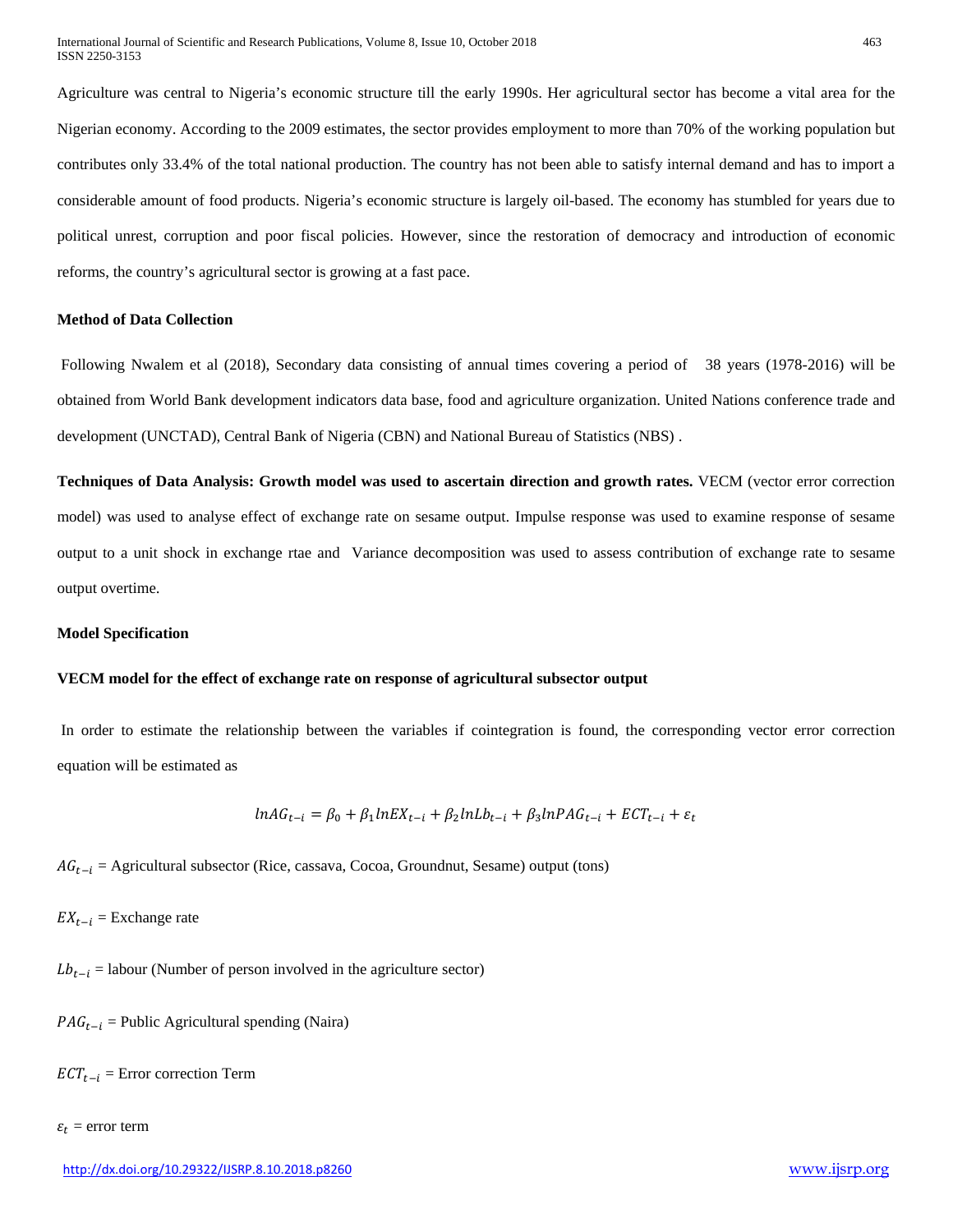Apriori expectation,  $\beta_1 < 0$ ,  $\beta_2$  and  $\beta_3 > 0$ 

## **RESULTS AND DISCUSSION**

# TREND OF SESAME OUTPUT

The trend of sesame is presented in table 1 and figure 5. The result showed that sesame output ranged between 2999 metric tons to 6256228 metric tons with a mean of 5340.270 metric tons. This could be due to the following reasons: the variety of sesame seed planted, the types of farm equipment used in sesame production, the time of planting and harvesting of sesame seeds , pest and diseases control measure taken, the level of foreign direct investment and gross domestic investment on sesame production and finally government programmes initiatives on sesame production could influence the output of sesame.

Specifically, from the graph in figure 5 below, there were fluctuations in sesame output between the period of 1992 to 2004. This implies that during these periods the output of sesame were not steady, it was changing on yearly basis with a slight difference. These fluctuations could be due to: lack of nutrient in the soil resulting over usage of a particular piece of land, inadequate application of fertilizer, planting of local variety of sesame could result in the fluctuations of output. The result also showed that sesame output were stagnant between the period of 1988 to 1991, 4000metric tons. This implies that during these periods, the output of sesame were neither decreasing nor increasing. It could be that during this period same pattern or method of sesame production was maintained by the farmers or that sesame sector were neglected during these periods.

The result further showed that sesame output witnessed a decline in output within the period of 1980 to 1985,from 3037 metric tos to2999 metric tons, 2006 to 2010, from 5076 metric tons to 4603 metric tons and 2013 to 2014, from 11102 metric tons to 7769 metric tons respectively. This implies that during these periods sesame output did not contribute much to the nations GDP and this could have a negative impact on the Nigeria economy because the strength of any nation's economy is measured by her aggregate production, that is the GDP. The decline in sesame output could be due to pest and disease attack on the crops, environmental factors as well as poor funding of the sesame subsector.

The result also showed an increasing trend over the period under review. It increased along the periods as follows: between 1986 to 198, from 3343 metric tons to 3977 metric tons, 2005 it was 5102 metric tons ,2011 to 2012, from 11967 metric tons to 19932 metric tons and 2015 to 2016,from 9209 to 10569 metric tons respectively. It could also be due to favourable weather conditions and good governmental programmes and projects on sesame production.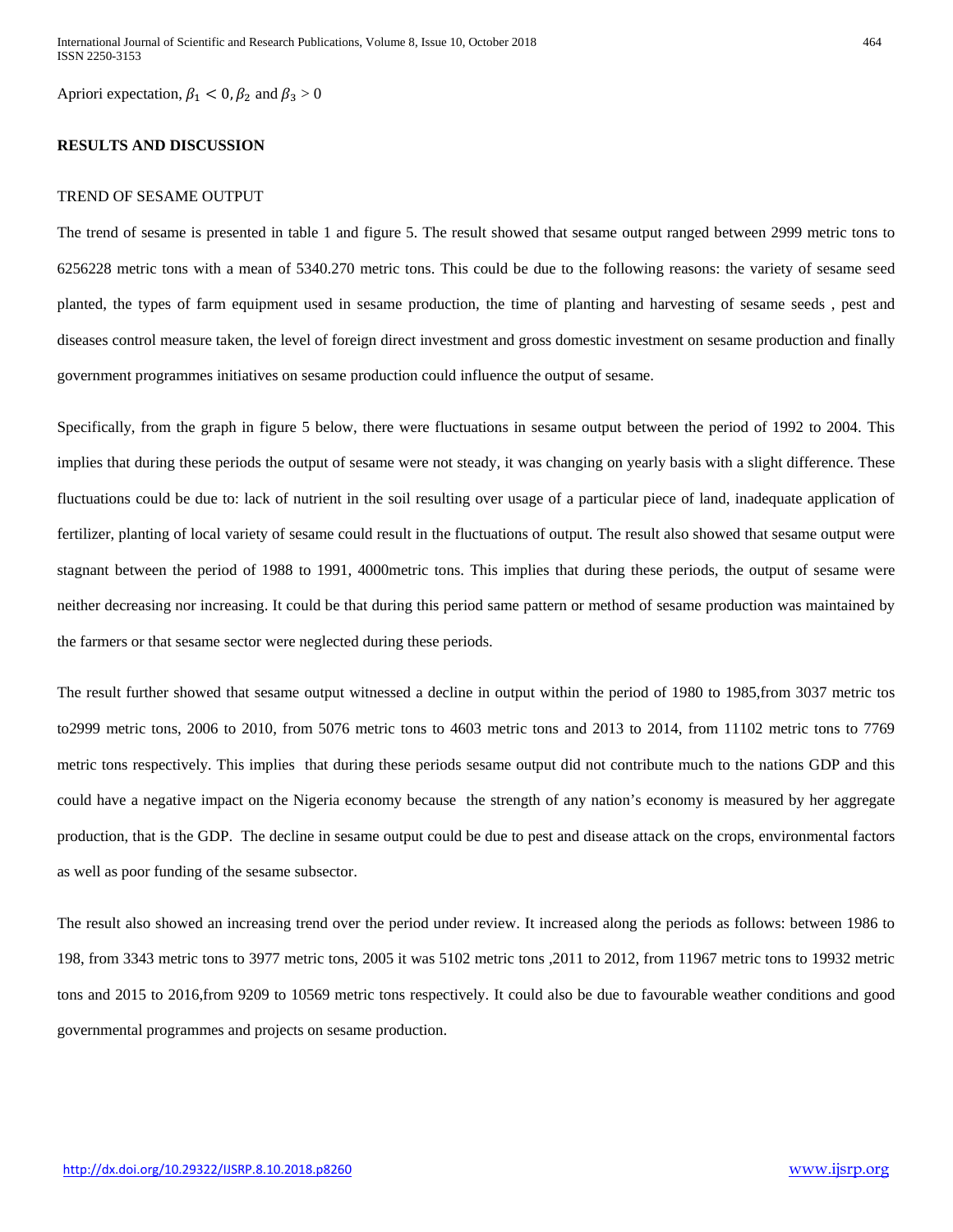

**Figure 1: Trend of sesame output**

| Variable            | Sesame   | ExchRate |
|---------------------|----------|----------|
| Minimum             | 2999.000 | 0.500000 |
| Maximum             | 19932.00 | 253.5000 |
| Mean                | 5340.270 | 74.41622 |
| <b>Observations</b> | 37       | 37       |

**Table 1: Summary Statistic**

# **Growth Rate and Direction of Growth**

 The result of the growth rate and direction of growth is presented in table 2 and 3. The result of direction of growth showed that the coefficient of exchange rate (-0.005) was negative and significant at 5% level and this implies that exchange rate decelerated over the period The result also showed that the direction of growth of sesame (0.000) was positive and significant at 1% level. This implies that the direction of growth of sesame accelerated over the period under review. The acceleration in the growth of sesame could be due fact that the farmers adopted the use of improved variety of sesame seeds. It could also be proper funding of sesame project by the relevant stakeholders. Early planting of sesame seeds and conducive environmental conditions could also accelerate growth of sesame.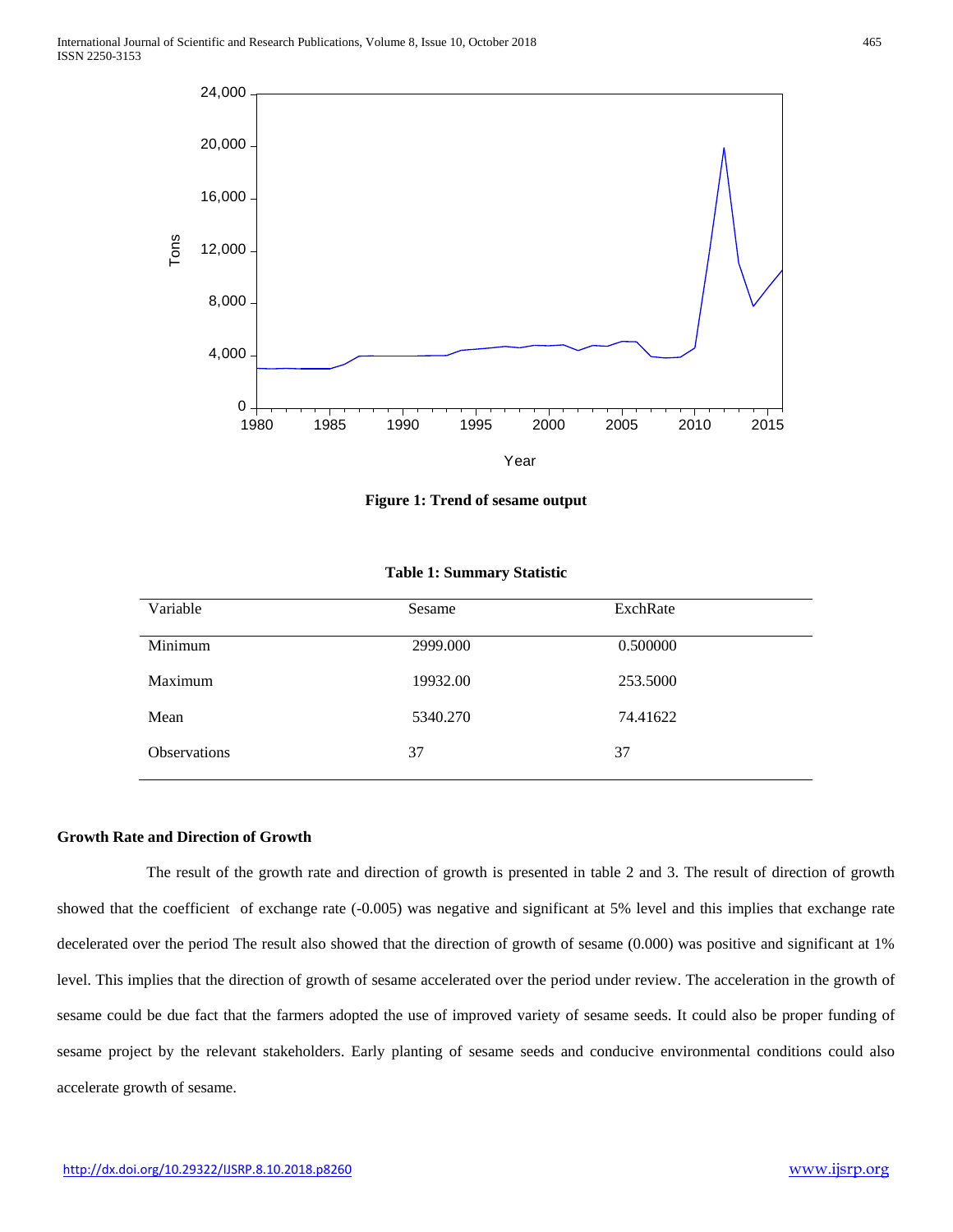International Journal of Scientific and Research Publications, Volume 8, Issue 10, October 2018 466 ISSN 2250-3153

Further, the result showed the growth rate was positive for exchange rate 38.08% for instantaneous growth rate and 46.34% for compound growth rate. Conversely, the result also showed that the growth rate of sesame was negative for instantaneous and compound growth rate, that is, -0.03% and -0.02 respectively.

|               | Instantaneous % | Compound Growth % |
|---------------|-----------------|-------------------|
| Exchange rate | 38.08           | 46.34             |
| Sesame        | $-0.03$         | $-0.02$           |

# **Table 2: Instantaneous and Compound Growth Rate**

# **Table 3: Direction of Growth**

|                    | <b>Sesame</b> | <b>Exch Rate</b> |
|--------------------|---------------|------------------|
| Constant           | 8.098         | $-1.195$         |
| @Trend             | $-0.000$      | 0.380            |
| $@Trend^2$         | 0.000         | $-0.005$         |
| t-value            | $(2.004)$ **  | $(-10.64)$ ***   |
| $R^2$              | 0.616         | 0.973            |
| F-value            | 29.942        | 667.974          |
| Akaike criterion   | 0.271         | 0.693            |
| Durbin-watson stat | 0.748         | 0.798            |
| Pro(f-statistic)   | 0.000         | 0.000            |
| Decision           | Accelerated   | Decelerated      |

\*\*\* and\*\* are significant at 1% and 5% level of significance respectively.

# **Stationarity Test (Unit Root Rest)**

The result of the stationarity test is presented in table 4. The result indicates that all the variables were stationary at first difference, this means that they are cointegrated of order one  $(1(1))$ 

| Variables        |             | Level       | First difference |             | Decision |
|------------------|-------------|-------------|------------------|-------------|----------|
|                  |             |             |                  |             |          |
|                  | t-statistic | Probability | t-statistic      | Probability |          |
| Sesame           | 1.01        | 0.9957      | $-4.71$          | 0.0006      | 1(1)     |
| Public Agric     | $-1.06$     | 0.7162      | $-5.64$          | 0.0001      | 1(1)     |
| <b>Exch Rate</b> | $-1.87$     | 0.3407      | $-5.16$          | 0.0002      | 1(1)     |
| Labour           | $-0.00$     | 0.9522      | $-9.75$          | 0.0000      | 1(1)     |

#### **Table 4: Augmented Dickey-Fuller Unit Root Test Result**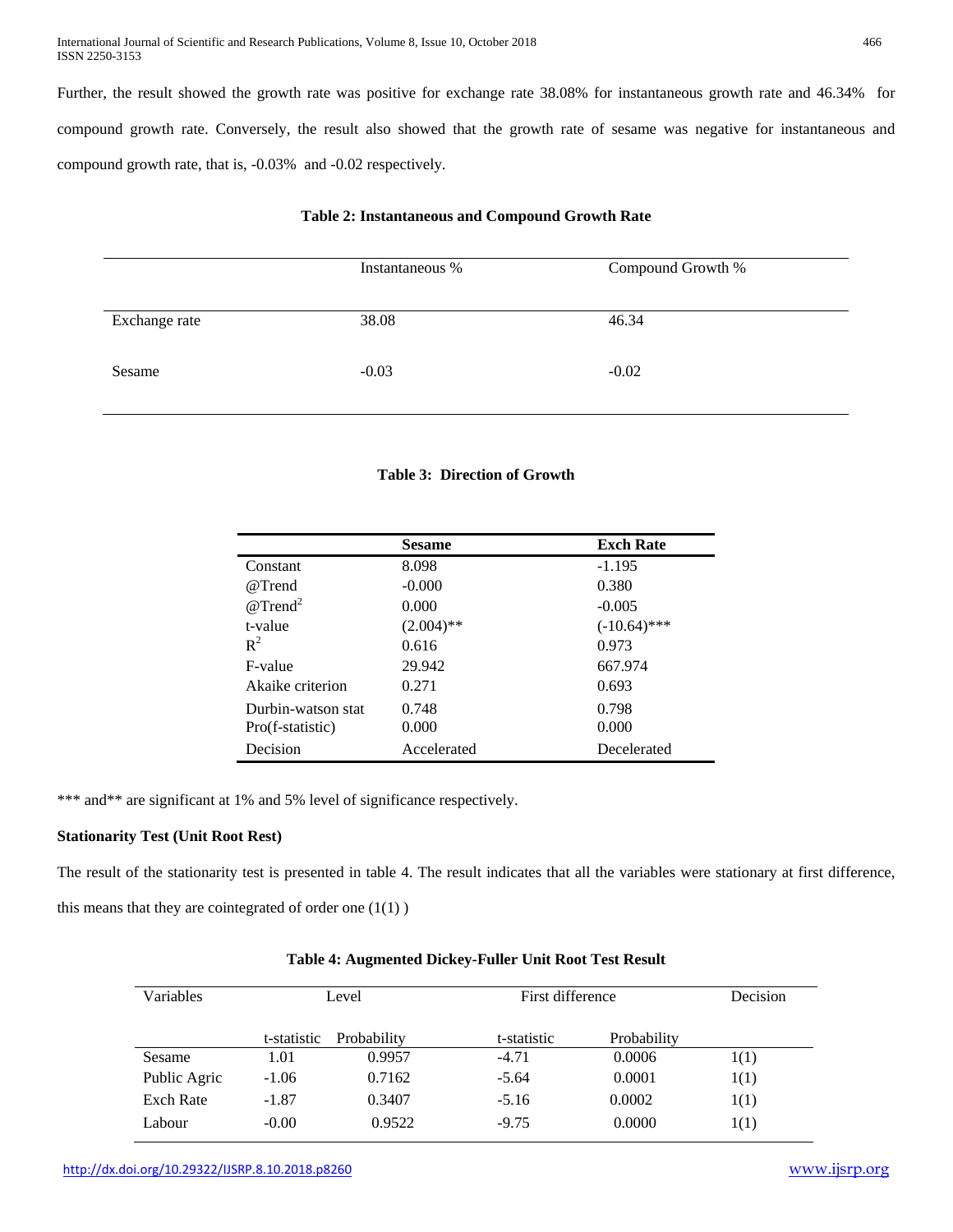\*\*\*,\*\* and\*indicate stationary at 1%, 5% and 10% level of significance respectively

## Source:

#### **Cointegration test between exchange rate and sesame output**

The result of the cointegration test between exchange rate and sesame is presented in table 5. The result indicates that trace statistic (55.10) was greater than the critical value (42.91) implying that there is a long run relationship between exchange rate and sesame output with one cointegrating equation.

| Hypothesized<br>No. of $CE(s)$ | Eigenvalue | Trace<br><b>Statistic</b> | 0.05<br>Critical Value | $Prob.**$ |
|--------------------------------|------------|---------------------------|------------------------|-----------|
| None $*$                       | 0.595      | 55.107                    | 42.915                 | 0.002     |
| At most 1                      | 0.405      | 23.412                    | 25.872                 | 0.098     |
| At most 2                      | 0.138      | 5.233                     | 12.517                 | 0.563     |

Table 5: unrestricted Cointegration Rank Test Result on Sesame output

Trace test indicates 1 cointegrating eqn(s) at the 0.05 level

\* denotes rejection of the hypothesis at the 0.05 level

\*\*MacKinnon-Haug-Michelis (1999) p-values

Source: Eview computation,2018

# **Effect of exchange rate on sesame output**

The result of the effects of exchange rate on sesame output is presented on table 6. The result showed one cointegrating equation. The result of the cointegrating equation showed that coefficient of determinant  $(R^2)$  was 0.3726 indicating that 37.26% variation in sesame output was explained by exchange rate in the previous year, labour in the previous year, sesame output in the previous year, and public agriculture spending in the previous year. Specifically, the coefficient of exchange rate (0.22) was positive but not statistically significant; therefore, the null hypothesis which states that exchange rate has no significant effect on sesame output in Nigeria is accepted. The result further showed that in the long run, public agriculture spending and labour were the only variable that significantly affected sesame output. Specifically, the coefficient of public agriculture spending (-0.345) was negative and significant at 1% level. This implies that a unit increase in public agriculture spending will decrease sesame output by 0.345%. The decrease in sesame output could be due to the bureaucratic process involved in the disbursement of public funds and distribution of agrochemicals to the prospective sesame farmers in Nigeria. This finding conforms to study of Usman (2010) and Ighodaro and Okiakhi (2010) who found that government total capital expenditure has negative effect on economic growth. However, it differs with Ekpo (1995), who found that capital expenditure on transport, communication, agriculture, health and education positively influence private investment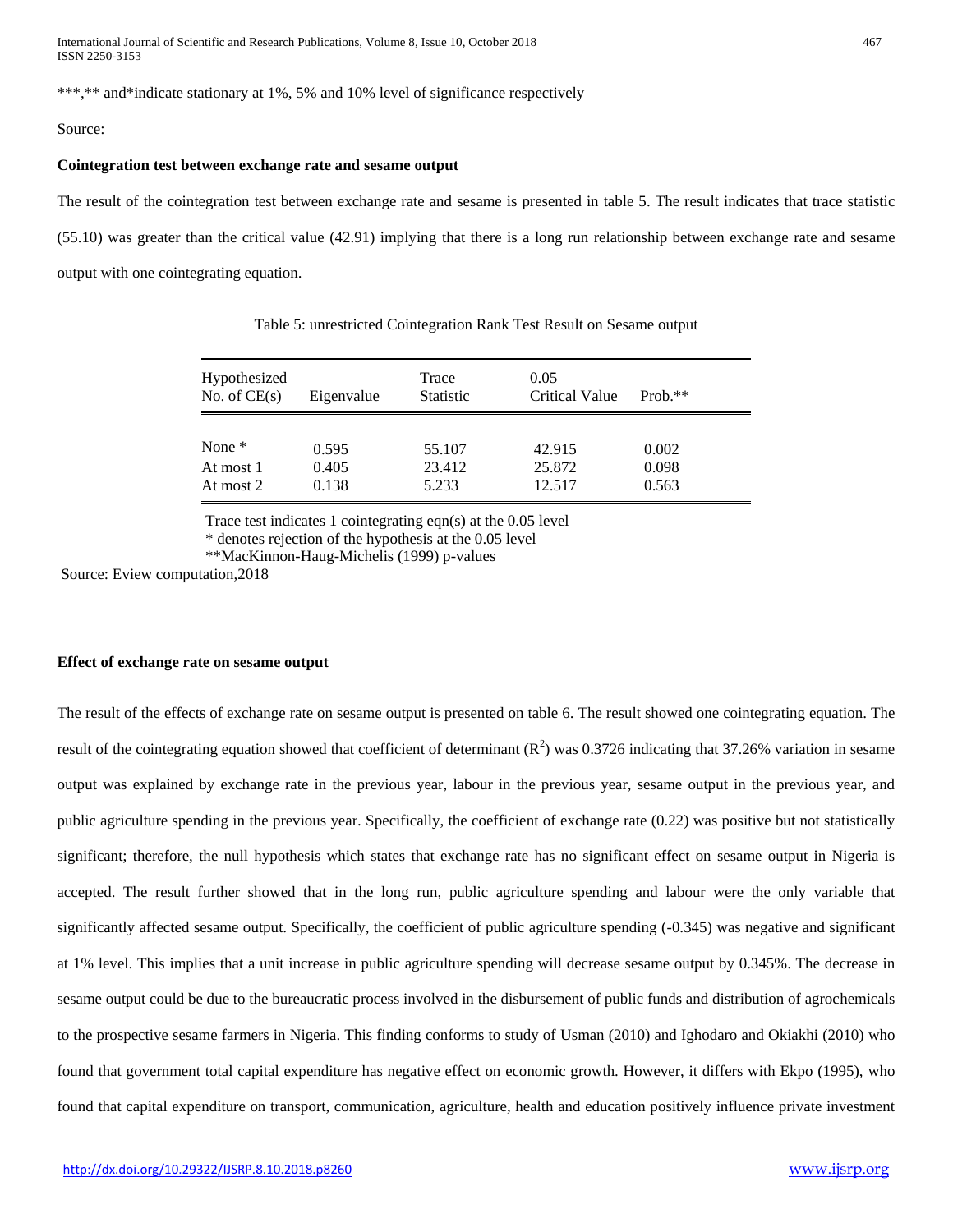in Nigeria, which invariably enhanced the growth of the overall economy. Also , the coefficient of labour (-8.32) was negative and significant at 1% level. this implies that a unit increase in labour will decrease cocoa output by 8.32%. This could be due to rural urban migration by the active youths that forms the labour force, thereby leaving farming activities in the hands of aged men and women in the village

In the short run, exchange rate, public agriculture spending and labour was the only variable that significantly affected sesame output. Specifically, the coefficient of public agriculture spending (-0.01) was negative and significant at 10% level. This implies that in the short run, a unit increase in public agriculture spending will decrease the output sesame by 0.01%. This could be due to the fact that the short run period is always the period that is too small for planning and the use of public funds that entails rigorous bureaucratic procedures may not provide a satisfactory result. This finding is consistent with Chih-Hung Liu, et al. (2008) who found that total Government expenditure does cause the growth of GDP. However, it is inconsistent with Mwafaq (2011), who found that government expenditure at the aggregate level has positive impact on the growth of GDP . Also , the coefficient of labour (-3.51) was negative and significant at 1% level. This implies that a unit increase in labour will decrease cocoa output by 3.51%. This could be due to rural urban migration by the active youths that forms the labour force, thereby leaving farming activities in the hands of aged men and women in the village. It could also be that labour was used beyond its optimum level.

| $D(D(LNSSAME(-1)))$  | 1.000000                |           |           |                                           |
|----------------------|-------------------------|-----------|-----------|-------------------------------------------|
| $D(LNLABOUR(-1))$    | $-8.32***$<br>$[-4.50]$ |           |           |                                           |
| D(LNEXCRATE(-1))     | 0.22                    |           |           |                                           |
| D(PUBCAGRIC(-1))     | [1.09]<br>$-0.34***$    |           |           |                                           |
| $\mathcal{C}$        | $[-3.96]$               |           |           |                                           |
|                      | 0.25                    |           |           |                                           |
|                      |                         |           |           | D(D(LNSESA D(LNLABOURD(LNEXCHRAD(PUBLICAG |
| Error Correction:    | ME <sub>1</sub> ,2      | ,2)       | TE, 2)    | RIC, 2)                                   |
| CointEq1             | $-0.73***$              | $0.09***$ | 0.31      | $1.61***$                                 |
|                      | $[-3.73]$               | [2.92]    | [2.07]    | [2.86]                                    |
| $D(D(LNSSME(-1)),2)$ | 0.21                    | $-0.05$   | $-0.05$   | $-0.87**$                                 |
|                      |                         |           |           |                                           |
|                      | [1.09]                  | $[-1.63]$ | $[-0.35]$ | $[-1.59]$                                 |
| $D(LNLABOUR(-1),2)$  | $-3.51***$              | $-0.23$   | $4.68***$ | $6.60**$                                  |
|                      | $[-2.88]$               | $[-1.12]$ | [5.03]    | $\lceil 1.89 \rceil$                      |
| $D(LNEXRATE(-1),2)$  | $-0.19$                 | $-0.02$   | $-0.23**$ | 0.24                                      |
|                      | $[-1.19]$               | $[-0.71]$ | $[-1.89]$ | [0.53]                                    |
| $D(PUBAGRIC(-1),2)$  | $-0.10**$               | $0.01**$  | 0.01      | $-0.31**$                                 |
|                      | $[-1.73]$               | [1.69]    | [0.36]    | $[-1.87]$                                 |
| C                    | $-0.00$                 | 0.00      | 0.00      | 0.02                                      |
|                      | $[-0.02]$               | [0.08]    | [0.17]    | $[0.11]$                                  |

**Table 6: Effect of Exchange Rate on Sesame Output**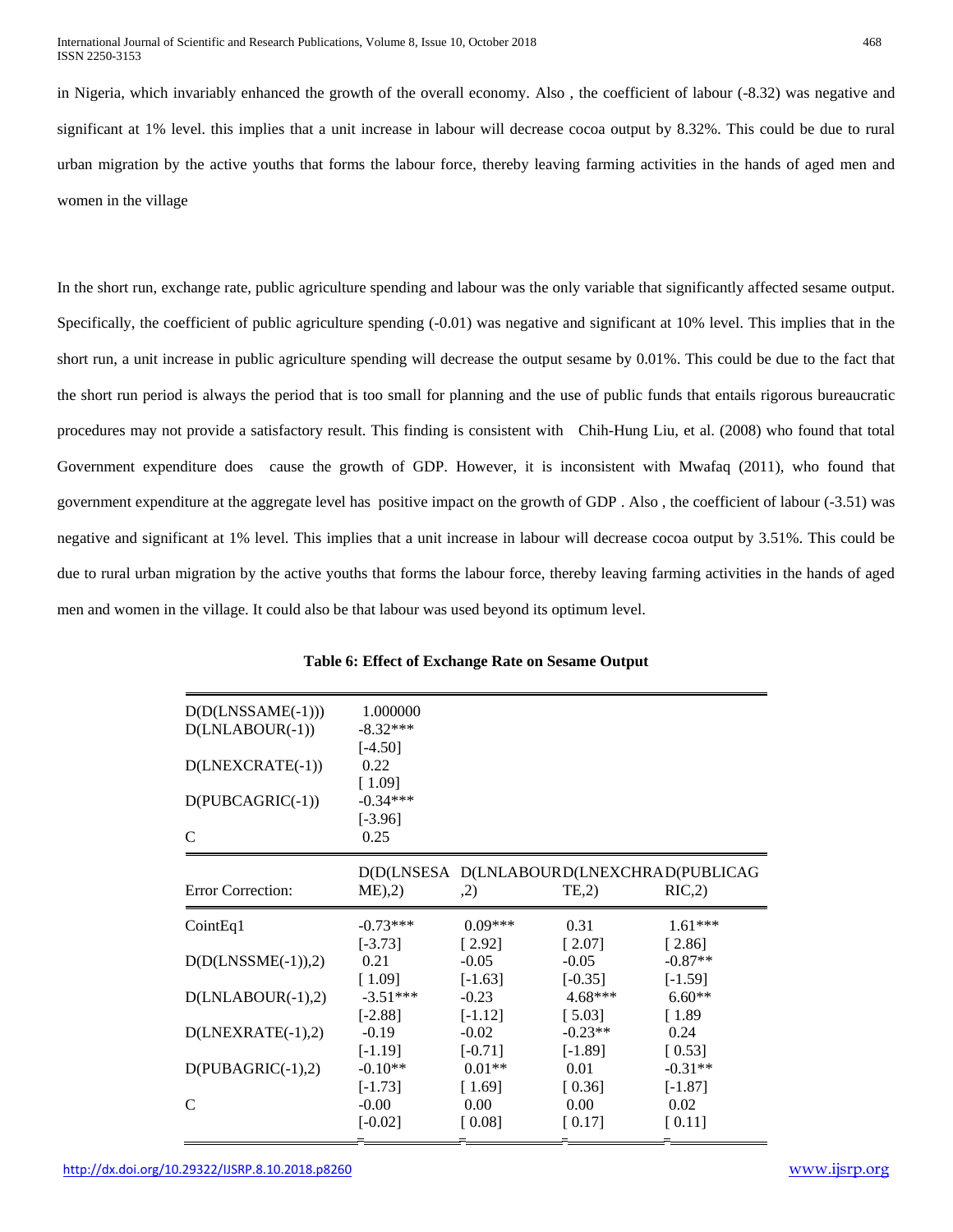International Journal of Scientific and Research Publications, Volume 8, Issue 10, October 2018 469 ISSN 2250-3153

| R-squared                          | 0.372    | 0.589    | 0.653  | 0.465     |  |
|------------------------------------|----------|----------|--------|-----------|--|
| Adj. R-squared                     | 0.256    | 0.513    | 0.589  | 0.366     |  |
| Sum sq. resids                     | 3.268    | 0.098    | 1.902  | 26.758    |  |
| S.E. equation                      | 0.347    | 0.060    | 0.265  | 0.995     |  |
| F-statistic                        | 3.207    | 7.748    | 10.172 | 4.699     |  |
| Log likelihood                     | $-8.672$ | 49.178   | 0.255  | $-43.365$ |  |
| Akaike AIC                         | 0.889    | $-2.616$ | 0.348  | 2.991     |  |
| Schwarz SC                         | 1.161    | $-2.344$ | 0.620  | 3.263     |  |
| Mean dependent                     | $-0.000$ | 0.000    | 0.008  | 0.006     |  |
| S.D. dependent                     | 0.403    | 0.086    | 0.414  | 1.250     |  |
| Determinantresidcovariance(dofadj) |          | 1.67E-05 |        |           |  |
| Determinant resid covariance       |          | 7.48E-06 |        |           |  |
| Log likelihood                     |          | 7.459338 |        |           |  |
| Akaike information criterion       |          | 1.244889 |        |           |  |
| Schwarz criterion                  |          | 2.514653 |        |           |  |
|                                    |          |          |        |           |  |

## NB: values in bracket are t-statistics

# **Impulse response for the effects of exchange rate on sesame output**

The result of the unit shock of exchange rate on sesame output over time is presented in figure 2. The graph showed that sesame output responded positively to itself, labour and public agriculture spending in both long and short run. This implies that sesame output, labour and public agriculture spending in the previous year will increase sesame output by 1% in both long and short run. The result further showed that sesame output responded negatively to exchange rate in both long and short run over the period under review. This implies that a unit increase in exchange rate in the previous year will decrease sesame output by 1% in both long and short run.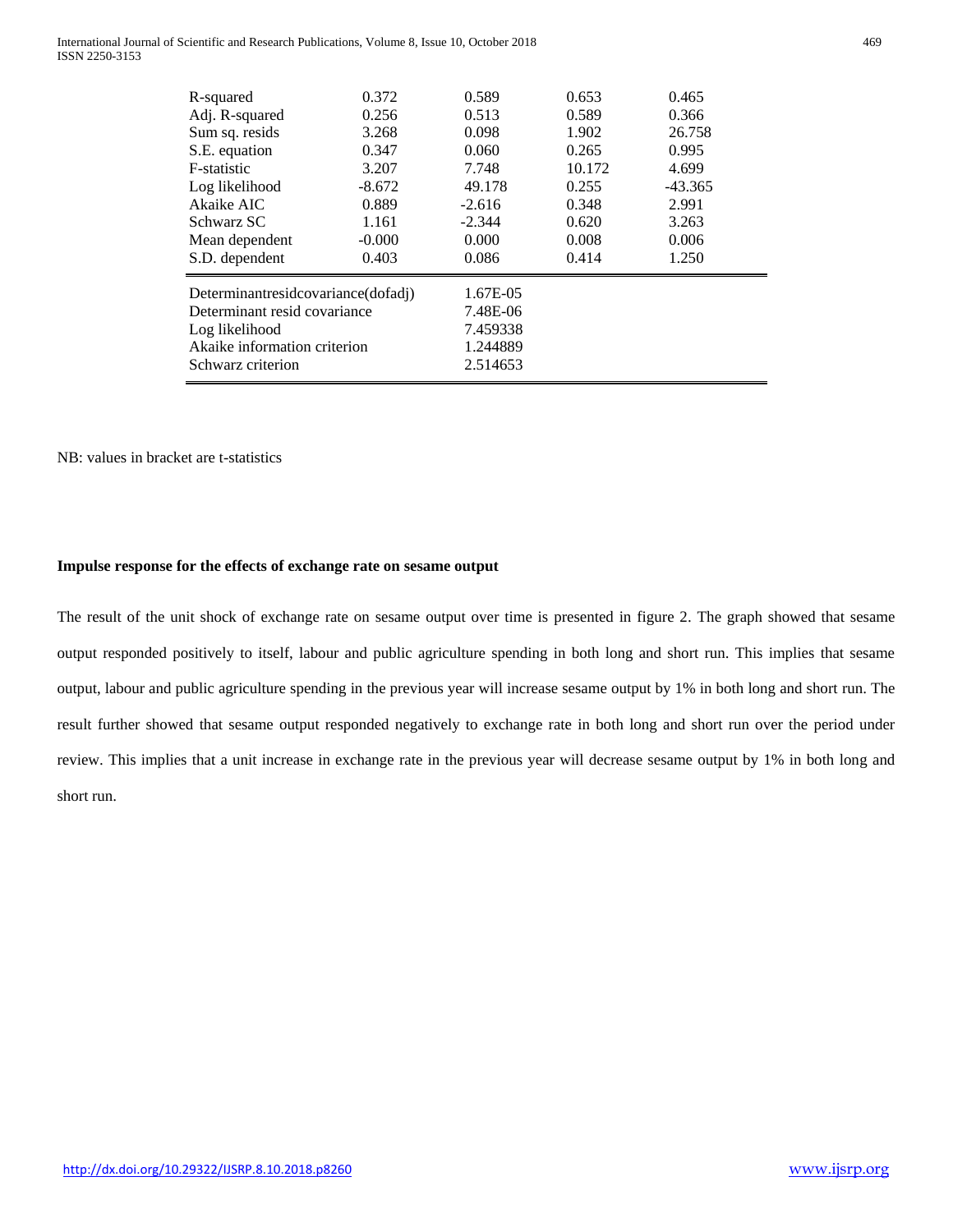

Response to Cholesky One S.D. Innovations

Figure 2: Response of sesame to exchange rate

### **Variance decomposition on effect of exchange rate on sesame output**

The contribution of exchange rate to sesame output over time is presented in table 7. The result showed that in the short run (5years), Sesame output contributed to itself by 78.26 %, exchange rate contributed to sesame output by 0.45 %, labour contributed by 8.68 % and public agriculture spending by 12.59 %. The result further showed that in the long run (10years) , sesame output contributed to itself by 75.57 %, exchange rate contributed to sesame output by 0.26 %, labour contributed by 10.045 and public agriculture spending by 14.12 % over the period under review.

|             |        |      |      | D(D(LNSESA D(LNEXCHR D(LNLABOU D(PUBLICA |
|-------------|--------|------|------|------------------------------------------|
| Period S.E. | $ME$ ) | ATE) | R)   | GRIC)                                    |
| 0.34        | 100.00 | 0.00 | 0.00 | 0.00                                     |
| 0.45        | 85.49  | 0.55 | 5.96 | 7.97                                     |
| 0.51        | 75.01  | 0.54 | 9.56 | 14.87                                    |

Table 7: Variance Decomposition on Sesame Output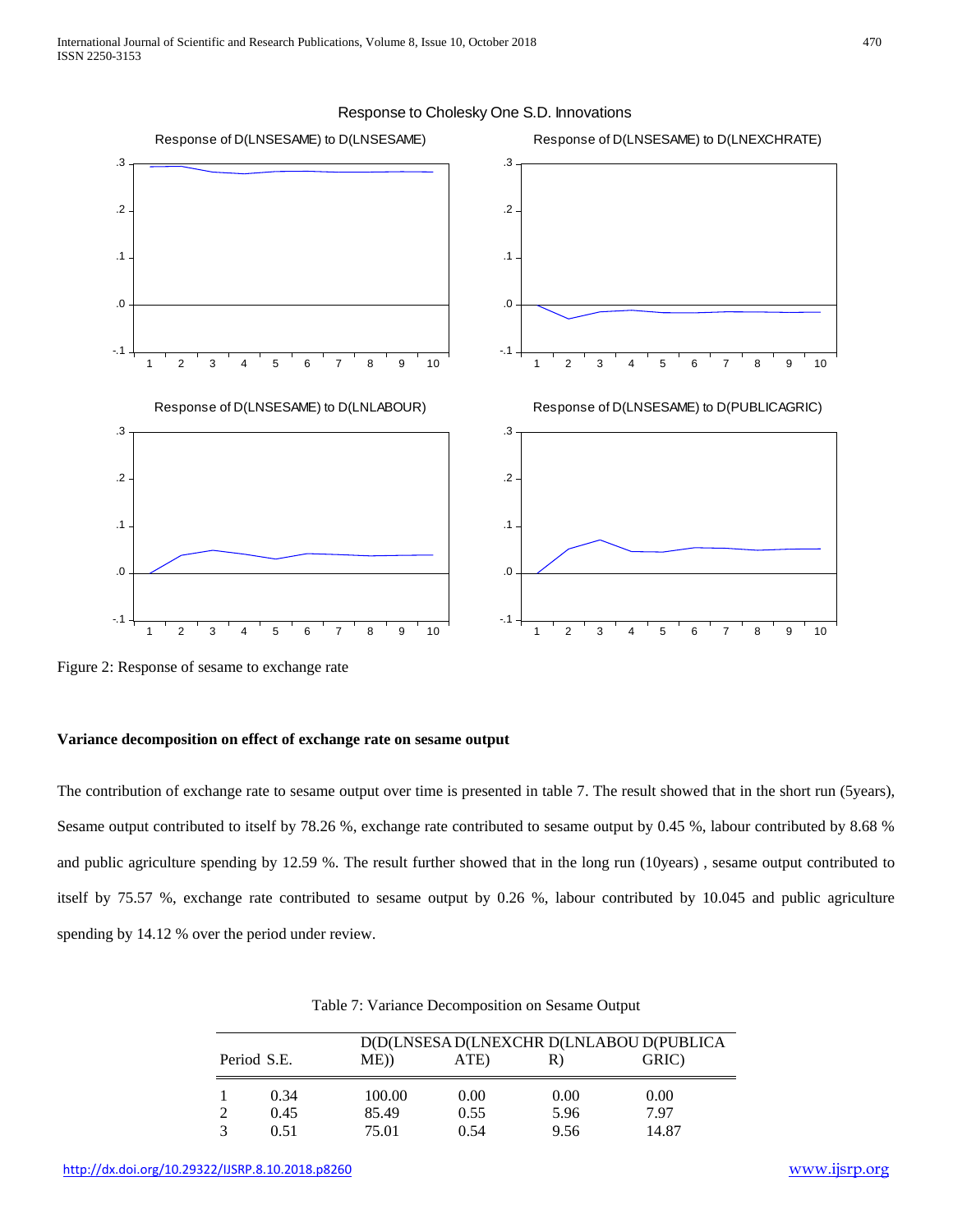#### International Journal of Scientific and Research Publications, Volume 8, Issue 10, October 2018 471 ISSN 2250-3153

| $\overline{4}$ | 0.56 | 76.14 | 0.50 | 9.67  | 13.68 |
|----------------|------|-------|------|-------|-------|
| 5              | 0.61 | 78.26 | 0.45 | 8.68  | 12.59 |
| 6              | 0.67 | 76.57 | 0.39 | 9.46  | 13.56 |
|                | 0.71 | 75.36 | 0.35 | 10.02 | 14.25 |
| 8              | 0.75 | 75.82 | 0.32 | 9.90  | 13.95 |
| 9              | 0.79 | 76.02 | 0.29 | 9.83  | 13.84 |
| 10             | 0.83 | 75.57 | 0.26 | 10.04 | 14.12 |

## CONCLUSION AND RECOMMENDATIONS

This study was carried out to analyse effect of exchange rate on sesame output in Nigeria using Vector error correction model. The result found that trend of sesame output undulated and accelerated and exchange rate was decelerated during the period under review. The result also showed that exchange rate has no significant effect on sesame output over the period of study. Furthermore, the result showed that sesame output responded negatively to exchange rate in both long and short run over the period under review. Finally, public expenditure on agriculture contributed mostly to sesame output in both long and short run. Since public expenditure contributed highest in sesame output in both long and short run, the government should disburse more funds and other agricultural inputs to sesame farmers to enhance their productivity.

It was therefore recommended that:

- I. Since exchange rate does not significantly affect sesame output, the central bank of Nigeria should come up with a sound monetary policy such as expansionary monetary that will lower the exchange rate, weaken the financial account and strengthen the current account. This will enable the farmers to purchase farming equipment and inputs to improve their farm output
- II. Targeted programmes aimed at reducing rural and urban migration should be set up, given that labour negatively affect sesame output in both long and short run

# **References**

Azih, I. (2011), A background analysis of the Nigerian agricultural sector (1998 to 2007) available at

http:www.manufacturingnigeria.com/index.php/analysis.

Chih-hung Liu, L. Hsu, C.E., & Younis, M.F. (2008). The Association between Government Expenditures and Economic Growth: Granger Causality Test of US Data, 1947-2002, Journal of public budgeting, accounting and financial management, 20(4), 439-452.

Kristinek, J.J. "The Impact of Exchange Rates on Beef and Cattle Trade in North